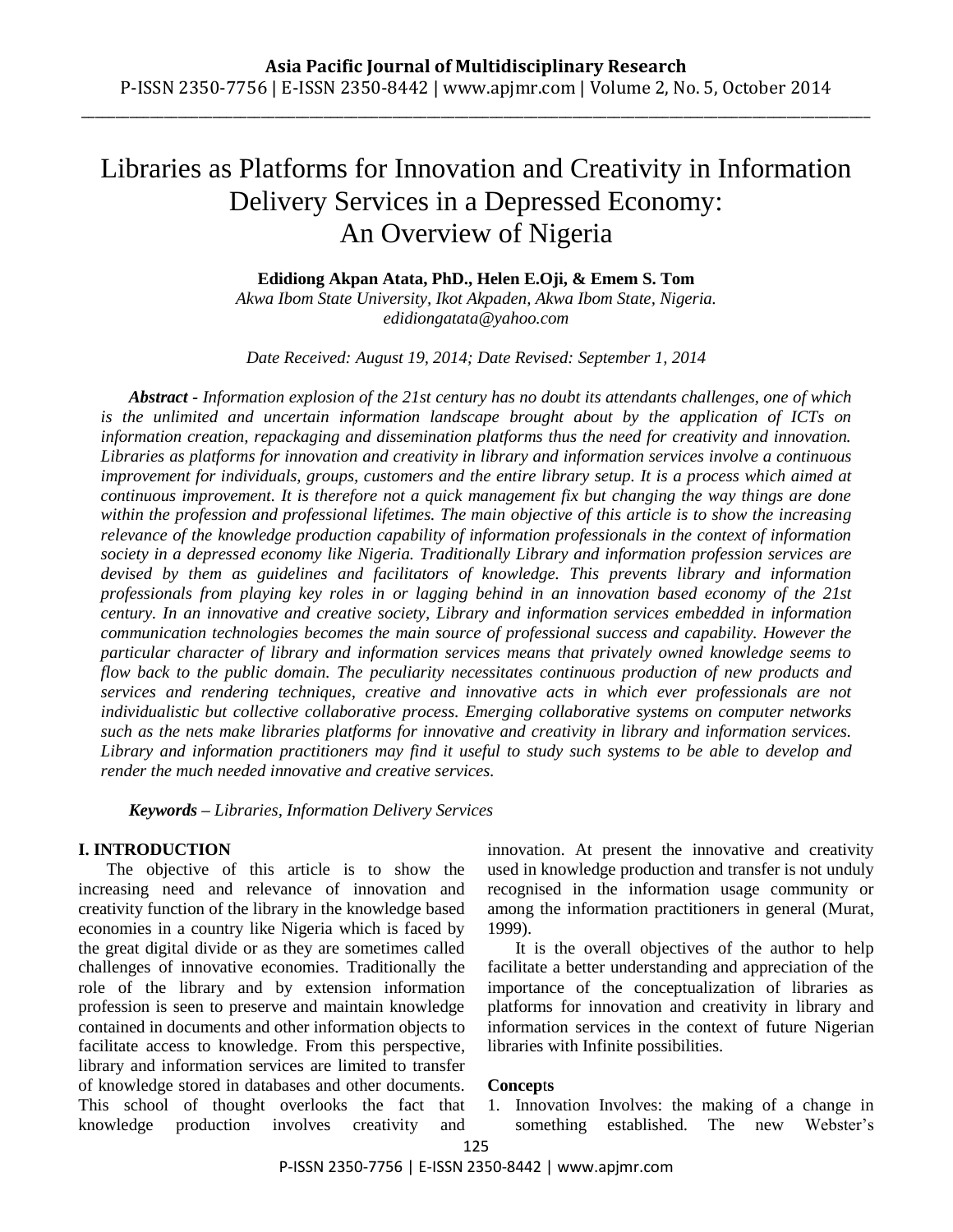Asia Pacific Journal of Multidisciplinary Research | Vol. 2, No. 5| October 2014 *Akpan-Atata, E. et al., Libraries as Platforms for Innovation and Creativity in Information Delivery Services…*

Dictionary of the English language defines it as the act of innovating, something newly introduced.

2. Creativity: - Creativity is the ability to generate innovative ideas and manifest them from thought into reality. The word creation according to Webster Collegiate Dictionary (2008) means the act of creating, especially the act of making, inventing or production. Thus, seen broadly, creation involves creative activity which is aimed at doing a new thing, (Ikweegbu, 2010). The process therefore involves original thinking and then production. This cannot be done in void. Creativity is borne out of creation which means doing out of experiences, interpretation and evaluation of challenges encountered that result in something new or novel. Thus, creative principle cannot be attributed to some exclusive or exalted professions. It is common to every kind of labour whether in material or intellectual production; Ikweegbu (2010).

Modern practices in library and information profession is creative by its very nature, In achieving its purpose, the professional consciously sets him/herself to work using new devices, appropriate methods and techniques as well as employing his/her professional knowledge, and talents.

## **Challenges**

If the knowledge based economy of the 21st century is to be achieved there is a greater need for creativity and innovation for the future Nigerian libraries. Because the higher the aim of the creative and innovative activities, and its attainment, the greater the satisfaction of the clientele. From the above one can look at innovation and creativity in library and information services as these activities aimed at sustainable development of the information provision and professionals because of its attributes to the intellectual, inspirational, physical development of man which helps him to overcome challenges in his search for knowledge and development.

## **Quality Control**

It is a common knowledge that the introduction of new products in the market is usually accompanied by an increased demand in human labour in areas such as planning, coordination, management, administration design and research and development. Librarians and information professionals cannot be any exception. But it is worthwhile asking here that if it is certain whether the increase in the number of knowledge based jobs can continue indefinitely and can help in the sustainability of the information delivery profession. The answer is in affirmative. The reason is not farfetched as an increasing number of organisations outside the library are engaged in the production and sale of consumer information that is books, periodicals, television programmes, videos and home computer soft-wares, website design and social networks etc.

### **Characteristics**

Well known characteristics of information products and services should be recalled as a guide at this point:-

- Knowledge once produced can be reproduced and transmitted at a very low cost.
- Knowledge or information is never consumed (depleted).
- Principally, because of the above characteristics of the knowledge profession, it is extremely difficult to maintain monopolies of knowledge indefinitely and privately owned knowledge tends to flow back into the public domain.
- For the above reasons, knowledge or information is that matter can only acquire a prize (exchange value) when it is protected by some form of monopoly e.g. copyrights, patents etc. Moras-Susuki (1997)

# **Determinants**

The above mentioned characteristics of knowledge generation mean that unless the cycle of production of new knowledge or rendering innovative information services and products is continually repeated, knowledge used will surely fall into the hands of competitors and libraries professionals will really have something to loss in a country like ours with low ICT usage. Though it has been observed elsewhere that much of the knowledge used by librarians in rendering information services and new information products comes as a free social knowledge and when appropriated turn into a source of private profits by other organisations. Maduewesi (2013).

**Needs Can be categorized into r**ising readers needs, internal pressure for improvement, to get the best from the readers/users, low value addition in existing methods, organizational priorities for improvements, advent of ICT and information explosion.

**Benefits can also be categorized into i**ncrease employee involvement, dedication, team work; elimination of defects and errors; higher quality of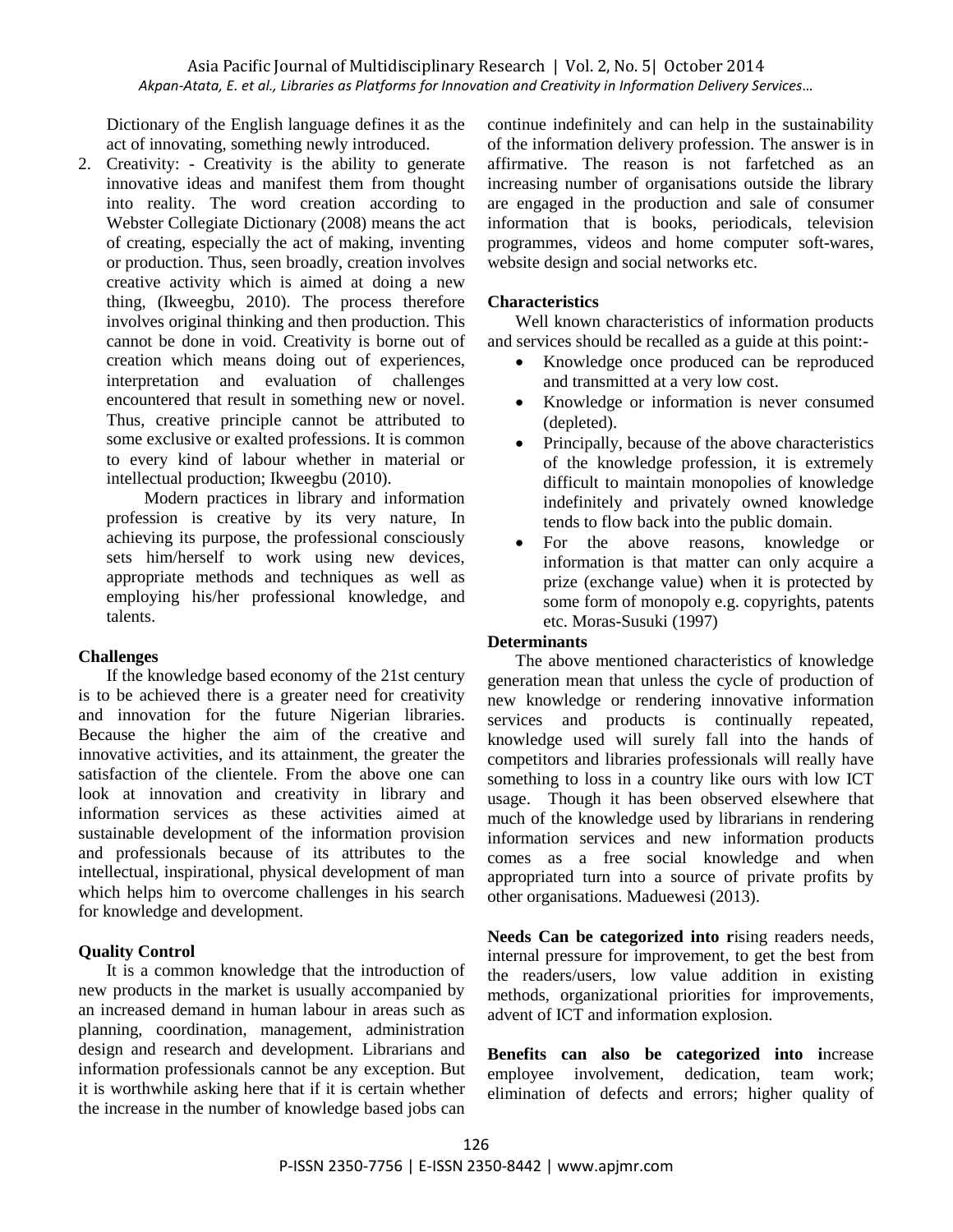services; increased user satisfaction; and modified budget submission process.

### **Innovation and Creativity**

Now-a-days the conservation of knowledge is not considered the only activity of libraries. In order to adapt the libraries to the needs of the users, more attention is given to their vital functions, i.e. the repackaging and dissemination of right information at the right moment and in the right way.

To provide library services to any group of people requires the cooperative effort of many persons. Library managers (Librarians) should be the activating element in setting objectives, planning, services, programmes within the library and motivating people to work toward common goals.

### **Three Basic Functions**

 Since the library and information service process concentrates on 'user satisfaction' a study of the approach in the context of each of library functions appears meaningful. They include acquisition of knowledge/Information; organization of knowledge/ Information; and dissemination of knowledge/ Information.

To satisfy these three basic functions of any library, the innovative and creative services of the management must comprise a set of four principles and these four guiding principles are delight the use of library. i.e User satisfaction; management by fact; user based Management; and continuous improvement in its services.

#### **Delight the customer**

This focuses on library users and asks 'what would delight them? This implies a real need to understand the library service. Delight means being best at what really matters most to the users and this can change over time. Being in touch with these changes and always satisfying the users are an integral part of total quality management. The efficiency of the service is evaluated by the response of its users.

### **Management by fact**

Knowing the current quality standards of the service in user's hands is the first stage of being able to improve. We can only measure our improvement if we know the base we are starting from. Decisions are based on fact, are an essential aspect of continuous improvement.

### **User based management**

 If the library staffs understands what to do, how to do it and obtain feedback on their performance, they can be encouraged to take responsibility for the quality of their own work. The more staff feels involved, the greater will be their commitment to user satisfaction. Systems, standards and technology themselves will not provide quality. The role of library staff is extremely important in the continuous improvement of quality within the library.

### **Continuous Improvement**

Total quality management is not a short-term activity that will finish when a set target has been achieved. It is not a programme or a project. It is a management process that recognizes that, however much we may improve, our users will help us.

Due to the knowledge explosion, the management of library in these days became less difficult. Acquisition, organization and dissemination of information day by day becoming less complex task, The main common purpose of library and information delivery services is the provision of accurate, prompt and up to date answers(information) in response to clientele's reference questions. Such a goal gets at the heart of the profession and suggests a primary mission (User Satisfaction) of the library is only done through creative and innovative library and information services.

#### **Driving forces**

Library and information services delivery in any library is supported by four driving forces or pillars that move the organisation toward full rendering of quality services. The four pillars of the house of quality are user service, continuous improvement, processes and facts, and respect for readers. All are distinct, but equal in strength.

The continuous improvement



# **Trinity**

The library implies the close colloboration of the information recourses, clientele, and staff (brains) which we call trinity of the library. The activities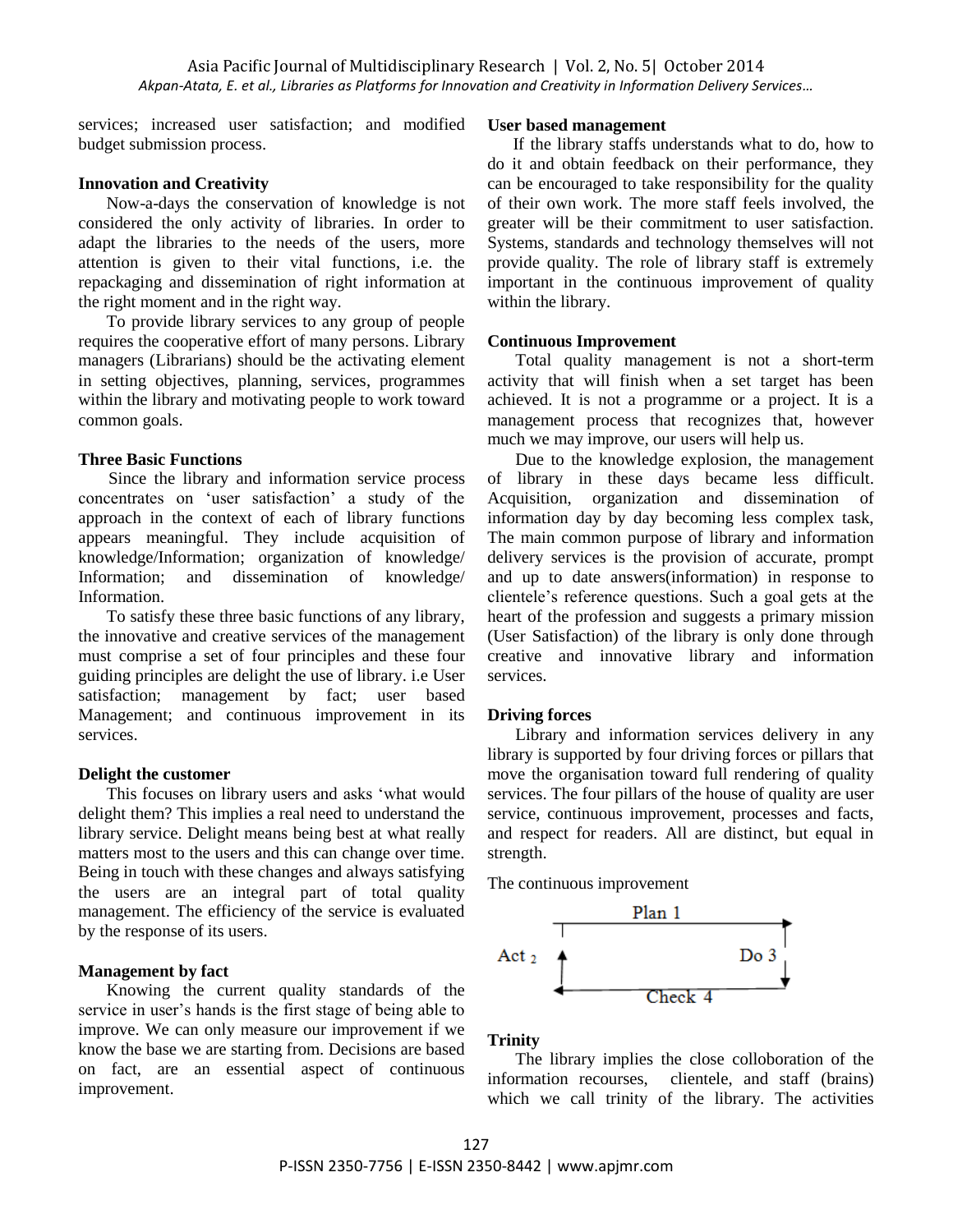mainly involved in the acquisition process are selection, ordering, processing and budget keeping.

Information is power and this should be meant for use as kinetic power.This power is continued in the form of information materials. libraries generally select these resources on the basis of book trade lists,reviewing periodicals, exhibitions and also user requests. Library holdings are useful and good collections only when it is user oriented for future use. The above acquisition helps a lot. But academically brilliant persons are most of the time took part in selection of library resources.most of the time librarians selecting the information recourses in 1. Targeted mode 2. Financial year pressure 3. Budget allocation and alteration etc.Every library has its book selection committee and is useful for having a balanced stock,yet its recommendations should be advisory in nature instead of mandatory.

While selecting the books for a particular library, we should keep alive in our mind the purpose of the particlar library and means through which this purpose can be fulfilled properly.Our efforts should be in the view of Dr.Ranganathan's five laws of library science. Mainly on the fourth (save the time of the reader).

Usually the particlar book takes a long procedure to be made available to the library user. The user will affect by then directly or indirectly. As our key consideration is user satisfaction which is the primary mission any library. We have to make available resources in least possible time to the user and payment should be prompt enough to the supplier. The main important is the collection development should be balanced in the allotted budget.

The collection has to fulfill the futuristic requirements in the emerging potential fields of significance, and not just providing materials in areas of immediate concern. The pattern and content of collection of books and other reference material really reflect the qality and standards of libraries.

The library performance package of many related services: provision of information recourses books,jornals,documentation,SDI, current awareness,indexing and abstracting, bibliography, reprography, translation, inter library loan, reference service, advisory service on source materials and retrieval of information and documents. All these require creativity and innovation.

# **Organisation**

 This organising work involves many more ingredient works which helps to process the books quickly.so that user can get desired resources in minimum possible time. This process includes classification, cataloguing, indexing, abstracting downloading e-materials etc.

This organisation method involves so many things and helps in the transformation of information resources into serviceable articles. Here we have to give up old traditional methods to classify, to catalogue,etc, which is not a good sense as this is computer age.Today library softwaresare available and due to these softwares you can serve the user very helpfully and quickly by maintaining computer based management. These require creative minds and innovative approaches.

## **Dissemination**

This function is actual service to the reader.The former functions areworked behind the scene but the present one is with the readers.we have to cutout(minimise the technicalservices in library even though these are essential for the sccessfully implementing any any library activity. But our mainobjective is to develop the resource and make them to utilizationaccording to theusers needs. Here we have to plan for the services and its rate should be effective.usaully the library of any kind render the following services to its users: circulation service; user orientation programme; refrence services; inter library loan; reprographic service; and documentation service.

Library service is primarily a service for promotion of education and research. Some other special services like CAS SDI services are also rendered in some libraries.

## **Circulation Service**

We find in every library, the information resources are issued to its membered patrons. This is what we call lending service or circulation of reading materials.This service involves every use of library reading materials.The systems and the procedures for this purpose may be different. This service provide quick and accurate information on documents present/not, due for return,reserving system, user category, return stattistics etc are very essential for optimum use of library resources and further collection development of resources.

The primary function of circulation department is to get materials to the readers without any delay.Policies concerning the use of books are normally decided by the librarian,freqently with the advice of the library committee. Efficiency of service,prompt delivery of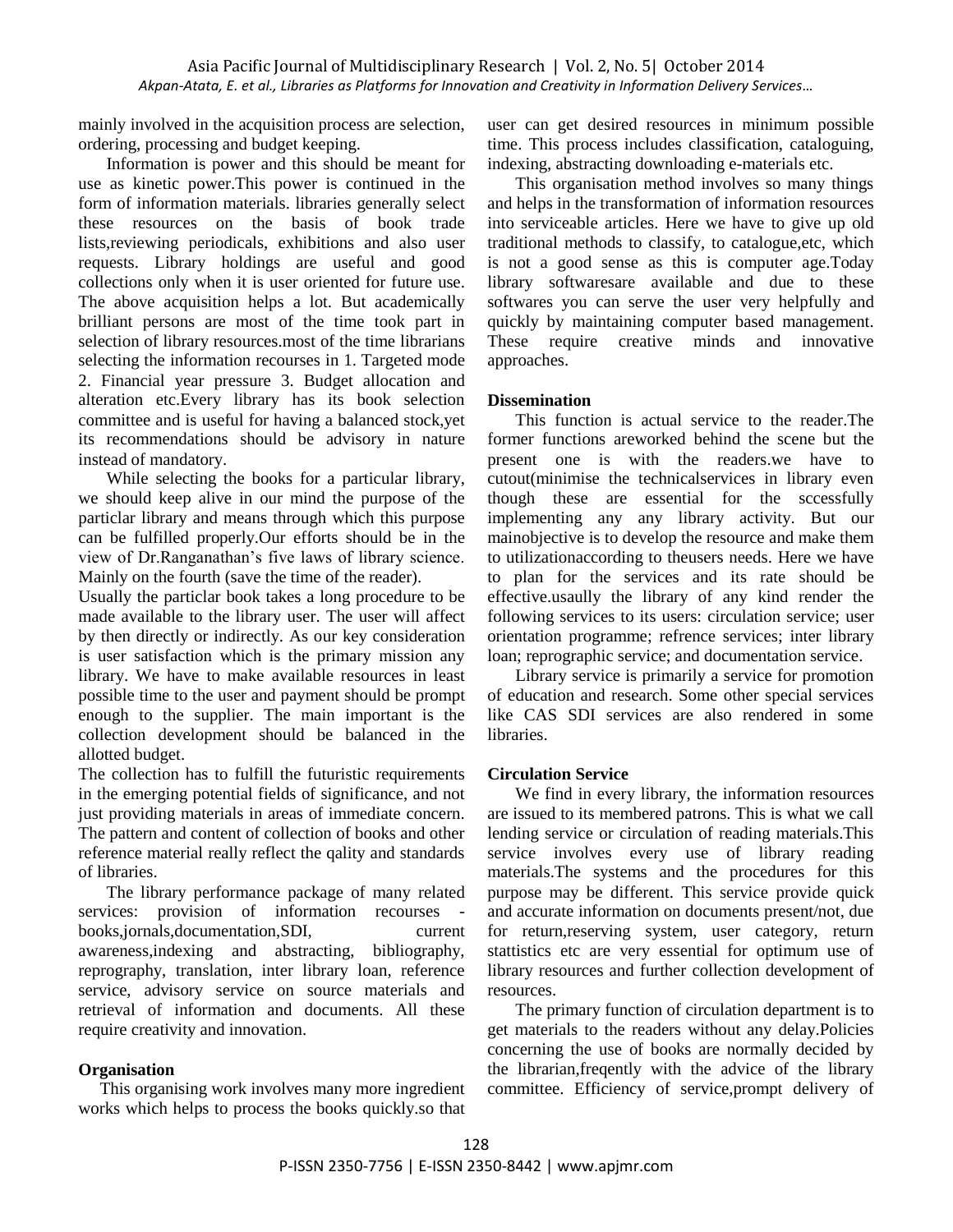materials to readers on request is the principal service of the library.

# **Orientation (User Education)**

Usually new members of the library don't know how to use the resources. Even frequent visitor of the library find it very difficlt in search of information due to complex nautre of information sources and electronic gadget. Therefore he/she must have to get knowledge about the sources. For this prpose library staff should teach and orient in the use of modern library resources.

The term user edcation, user orientation and user assistanceare often used interchangeably. user orientation and user assistance activities relate to to a specific information service,while user education is general education activity not relating to particular information system and service.

user orientation covers two interrelated activities which are: familiarizing users with a particlar information system or type of system and designing of information systems to meet the reqirements of the respective clientele they serve.

According to Ranganathan the eqation of document is Document= Information+ Expression+ Embodiment

## **Reference and Information Service**

Every library should think about better(quality) service rather than more service. Give the correct information to the queries asked by library users. Make them to use the available reference sources.

It consists in the assistance given to readers in their use of library resources through personal contact. The department has two functions: making resources available to readers and instructions for the use of library.

# **Inter Library Loan**

 No library is fully satisfied with its resources and also satisfys its readers. Books, journals in hard oil electronic forms are published every year in increasing number,which are important constituent of the library in satisfying the fifth law of library science i.e. Library is a growing organism.If every library Wants to purchase all the binformation resources, it requires huge amount of funds and space. unfortnately it becomes difficult to procure all books published. An alternative to this situation is to depend pon each other for fulfilling the needs of its clientele, this method is called inter library loan (ILL).

Though the ILL is an old concept in librarianship,even today every library most of the time depend on other libraries. This dependence on each other is increasing day-by-day to satisfy their users due to the information explosion, balanced collection of reading materials, non availability of fund.

# **Modern Trends (ICT)**

While innovation and creativity can be applied into rendering the above services to enhance users satisfactionmuch can also be achieved in the following overview using the much tested , time saving and less labor computer aided information on networks of the 21st century.

# **Discussion Lists and Usenets Newsgroups**

Our libraries as platforms for innovation and creativity embraces discssion and usernet groups. According to Karanl Hagl(2000) discussion lists enable peoplewith a common interest to exchange views,ideas and manages to share their knowledge and expertise to solve problems.This is mostly achieved through emails, as most e-mails softwares enable one message to be sent to multiple recipients. Thus using a simple email programme or dedicated list manager can help build a confrencing system that focus on a single or closely selected subjects. Usnet is a distributed conferencing system based on the unix to unix copy program (UUCP) and Network news transport protocol (NNTP). A server to server distribtion scheme is used.In this case anyone with appropriate software can read the message, reply and post relevant URL information elsewhere. It is noted that discssion on the list is interdisciplinary and inclusive therefore making it a new medim for the creation of new knowledge.

# **Social Networks (Information filtering system)**

This system is based on the assumption that in everyday life people rely on recommendations made by other people in deciding whether or not to read a book,see a movie,by a CD and so on, Karanltgl(1999). These systems rely on the voluntary efforts of several people that relate to each other through network information systems to discover and evaluate new information sources. Swasen,1997.

## **Research and Electronic Community Systems**

Many types of knowledge information professionals including managers, researchers and academics work in gruops. This facilitates group cohesiveness and collaborations.Different systems e.g The intergrated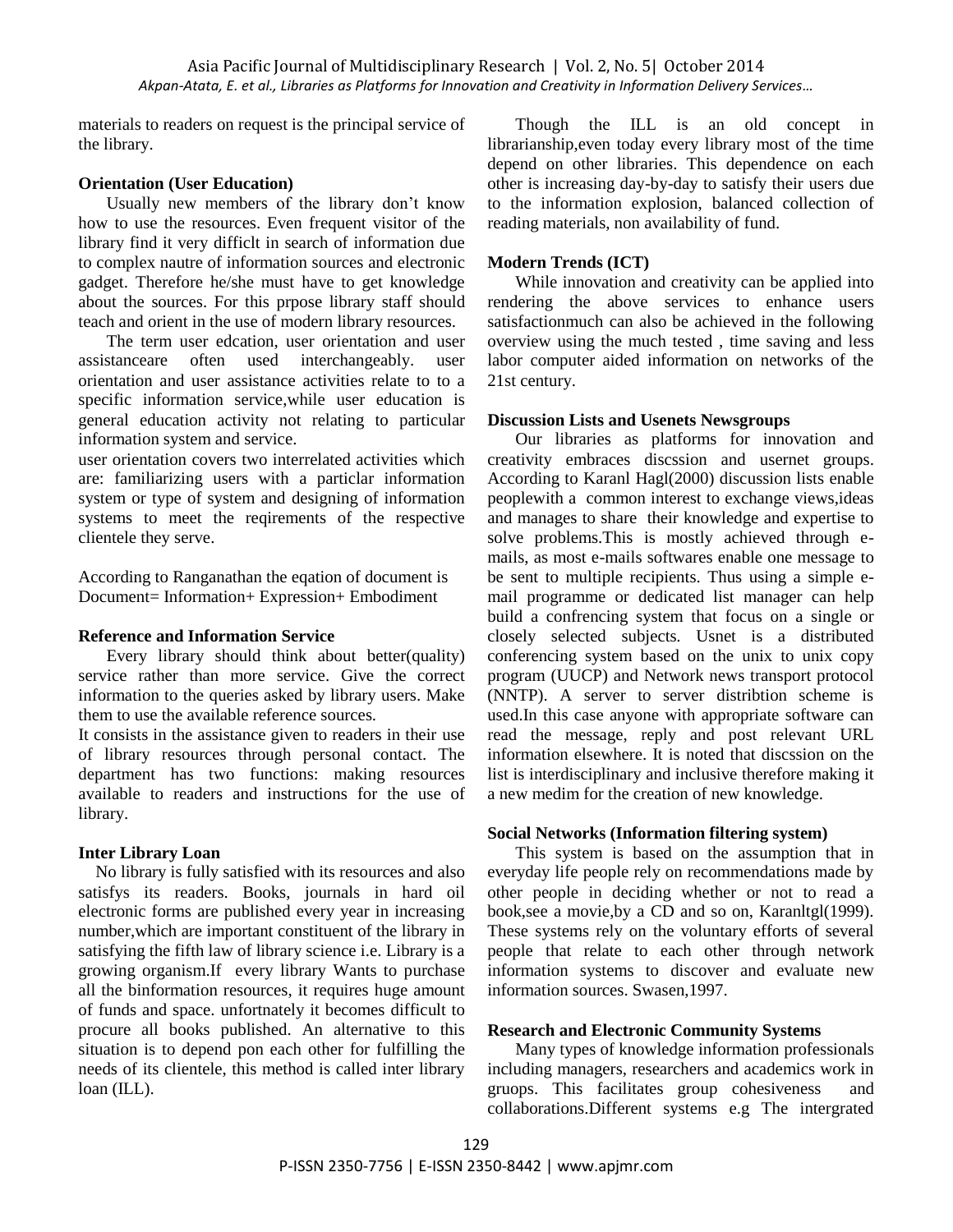collaborative research systems(ICRS) have been developed. The ICRS supports various stages of knowledge production activities such as research. Good examples of the ICRS inculde the worm community system, electronic community for molecular bioplasts and Arizona analyst information system forinformation management and collaboration, Shadanadad Meirs (1998). The system integrates many of the functions needed to support activities in modern libraries and research cycles including entry, indexing, retrieval, analysis and writing of large volumes of textual information.

# **Internet, Intranet And Extranet**

The web has brought to the library and information worked and inexpensive but demanding way of sharing information.The term Intranet describes a closed computer network built upon world wide web technology in which access is restricted to a particlar group of users, typically staff of an organization. The term Extranet is used when access is extended to a privilege user group: customers for example. As noted by Watson,(1999) the creation of the intranet into the information world has been accompanied by a redefining of staff roles in an attempt to change them from passive librarian to dynamic research specialist so for the library and information professionals the Intranet offers a wider range of technologies on which they can develop information management skills and ability to render innovative and creative services . The web is not just abuot finding information: It is about publishing, broadcasting, establishing networks and developing interactive system which has revolutionized the way and manner library and information professionals render this services.For example desktop access to archives using friendly search engines.it has not only been a major boon to libraries, it has also freed library staff from certain amount of routine searching, allowing them to concentrate on the management of information resources with the technology in place now, customizing the browser requires only a minimal knowledge of HTML and the necessary steps of : guide to information services, catalogue of books and CD ROMs and readership information.

# **II. CONCLUSION**

The overall objective of the article is to show the importance of technology, and social knowledge as collaborative means of gathering, distribution and use of information in innovative and creative srevices in library and information Dissemination Professionals have seen from the discussion that perpetual innovation and creativity in social means of gathering, sharing and using information is increasingly important as a way of possible and dissemination of new knowledge. It is therefore ....... to argue that for the library and information professional to hold an important stake in the future libraries i.e ( Information economy or society) it is necessary to reconceptualizes the role and services of library and information practitioners as producers of information knowledge as well as neutral guardian of knowledge and the tools and systems for production, distribution and management.

The percularity of library and information services neccessitates renewable and modification of products,production techniques and services: innovative and generally creative services are fundamentally collective and collaborative processes. It is therefore necessary to cultivate, manage and harness the social skills and knowledge of the clientele to maintain constant product renewal and development.

As information professionals it is appropriate to consider the role of collaborative technologies emerging on information networks in the content of innovative and creative services of the library and information professionals. What our perpetual innovation economy requires is creative individuals who work in teams to generate innovative designs, products and services with the changing tastes of the end users to achieving the objective of the old reference of library and information professionals as custodians of books and knowledge must be abandoned.In information based society the library is reconceptualized and managed as a learning environment which continuously harnesses the human capability to be innovative and creative of course, the fundamental unit in a creative learning environment is the team or social group. Since ost successful production facilities adapt this principles. The library and information profession should not be an exception such management techniques explicitly resocialize the work place and manage the social aspect of innovation process. This is unlike the old system of isolation and compactmentalized. Not unlike users and information objects- documents, keywords, description etc in most traditional retrieval systems. Libraries and information professional databases are traditionally seen as depositories of objective knowledge. Consequently their role is seen.

## **III. RECOMMENDATION**

This paper wishes to make the following recommendations: For the Nigerian libraries to be